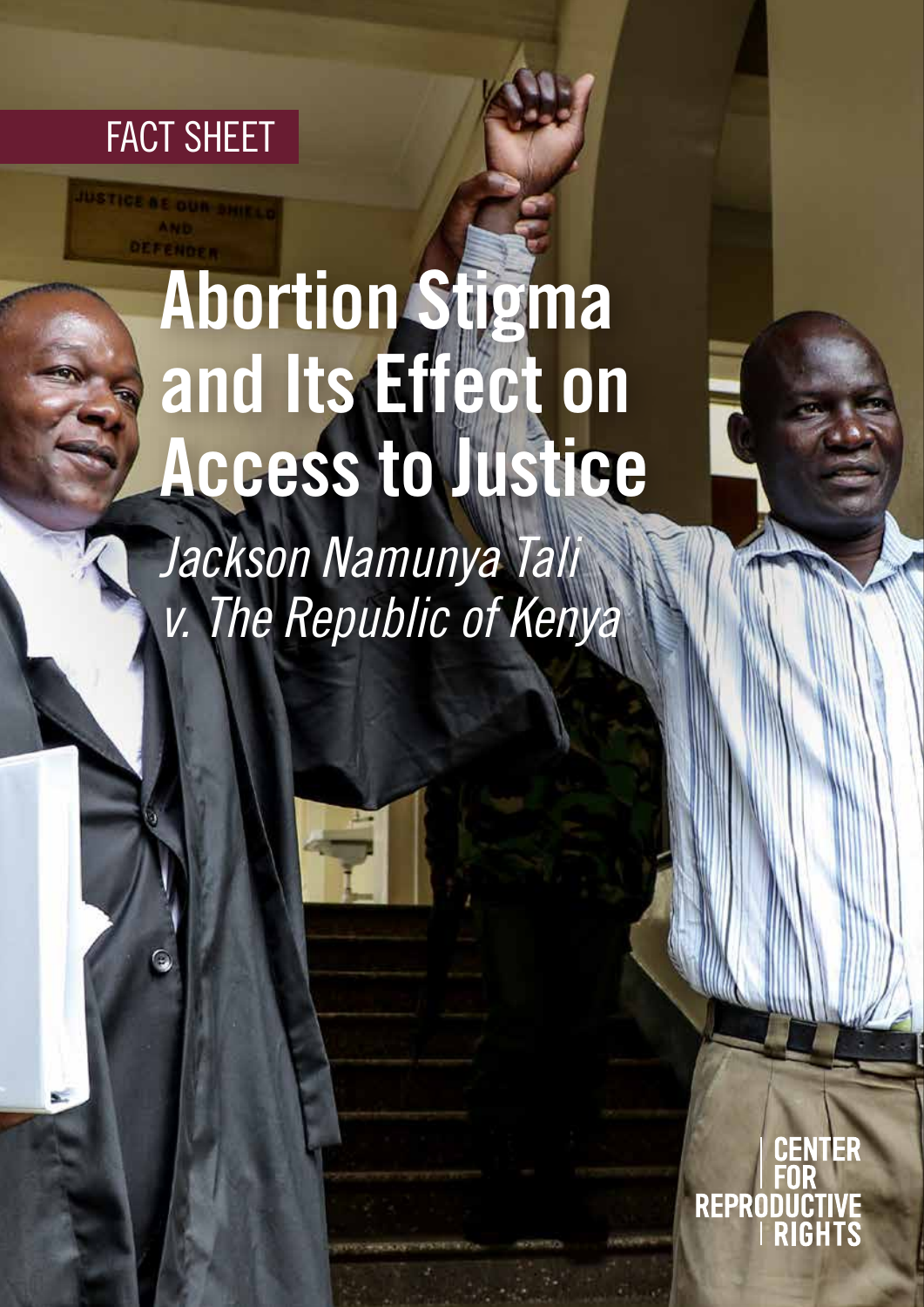#### **©2018 Center for Reproductive Rights**

For more than 25 years, the Center for Reproductive Rights has used the power of law to advance reproductive rights as fundamental human rights around the world.

#### **Center for Reproductive Rights**

199 Water Street, 22nd Floor New York, NY 10038 United States

Tel +1 917 637 3600 Fax +1 917 637 3666

publications@reprorights.org **ReproductiveRights.org**

Nairobi, Kenya Office Ground Floor, Wing A, Suite C Morningside Office Park, Ngong Road P.O. BOX 48136-00100 Nairobi, Kenya

Tel +254 20 2518361/63

**CENTER REPRODUCT** 

# **Abortion Stigma and Its Effect on Access to Justice**

### *Jackson Namunya Tali v. The Republic of Kenya*

### FACT SHEET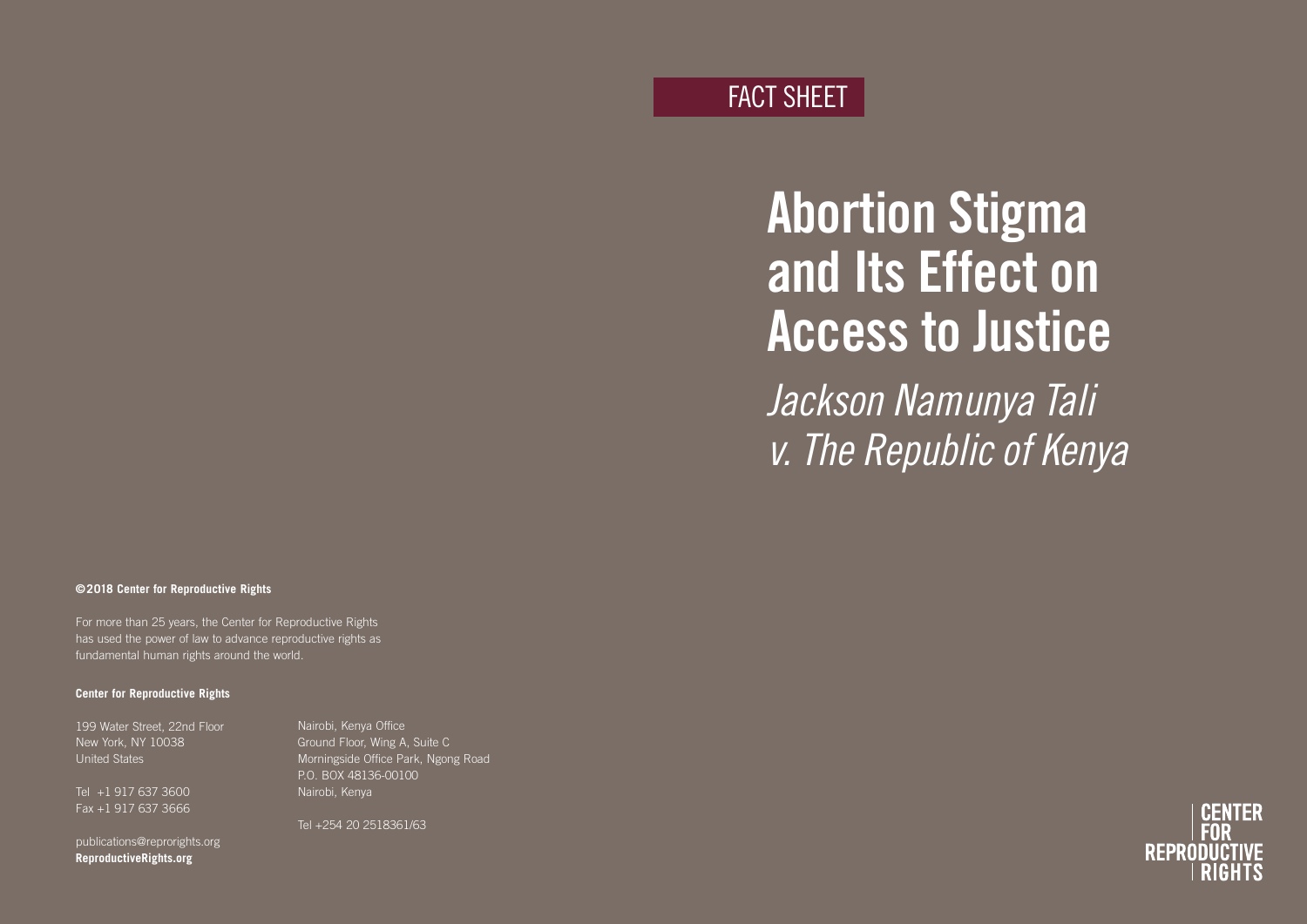*On October 19, 2017, the Court of Appeal of Kenya acquitted Jackson Tali, a registered nurse who had been arrested in July 2009 and sentenced to death in September 2014 after a young woman with pregnancy complications died in his care.1 The prosecution alleged that Mr. Tali had been trying to assist the woman to procure an illegal abortion, and that this alleged botched abortion had led to the woman's death.* 

The Court of Appeal found that the investigating officer and the trial court, referred to an abortion theory that was unreasonable and unproven in Court to warrant the conviction and death sentence meted out to Mr. Tali.

This case is important because health service providers should never be placed in a position in which they fear providing medical services to women seeking reproductive health services. Abortion stigma should not impact how disputes regarding the conduct of medical providers in the delivery of reproductive rights services are adjudicated.

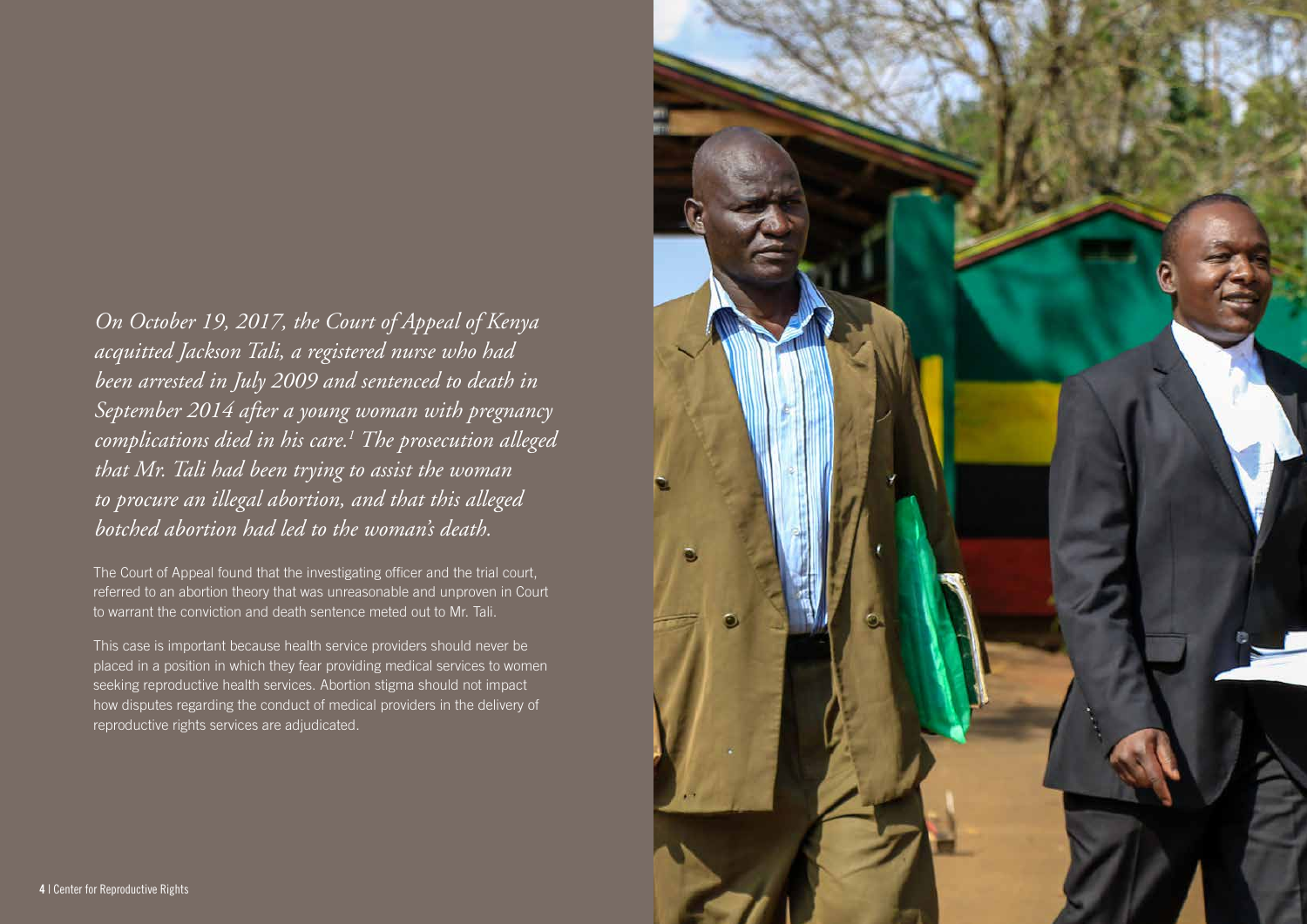# **Introduction**

In July 2009, a pregnant woman came to Tali's health clinic in Gachie, Kiambu County experiencing severe pain and bleeding. After diagnosis, Mr. Tali determined that she needed to go to a bigger and better equipped health facility to receive specialized medical attention. Because she could not afford to hire an ambulance for the transfer, Mr. Tali agreed to transport her to the next facility. The woman died in Mr. Tali's car while being transferred.

Mr. Tali was then charged and convicted of the murder of the woman. In the trial court the judge believed Mr. Tali had been trying to assist the woman to procure an abortion, and that this alleged botched abortion had led to the woman's death. However, the government pathologist testified that he was unable to determine the cause of the death because there was no direct evidence that the accused had interfered with the pregnancy and caused her death.

On appeal, Mr. Tali argued that the legal criteria to convict for murder were not fulfilled in his case and that there was no evidence of an unlawful act or omission by himself. The "unlawful act" relied upon by the trial court was an alleged attempt by Mr. Tali to procure an abortion for his patient, but to reach this conclusion, the trial Court relied on facts that were unsupported or were directly contradicted by other facts. In addition, Mr. Tali argued that there was no evidence that the deceased died from an alleged attempted abortion. Mr. Tali also argued that the trial court was wrong in shifting the burden of proof of exoneration onto himself, which constituted a constitutional violation.

*Mr. Tali was convicted, sentenced by the trial court, and incarcerated in 2009. He was then denied bail pending appeal in September 2016 despite having presented strong grounds for appeal and having undergone a series of administrative delays in getting the court record to enable a hearing of the appeal.*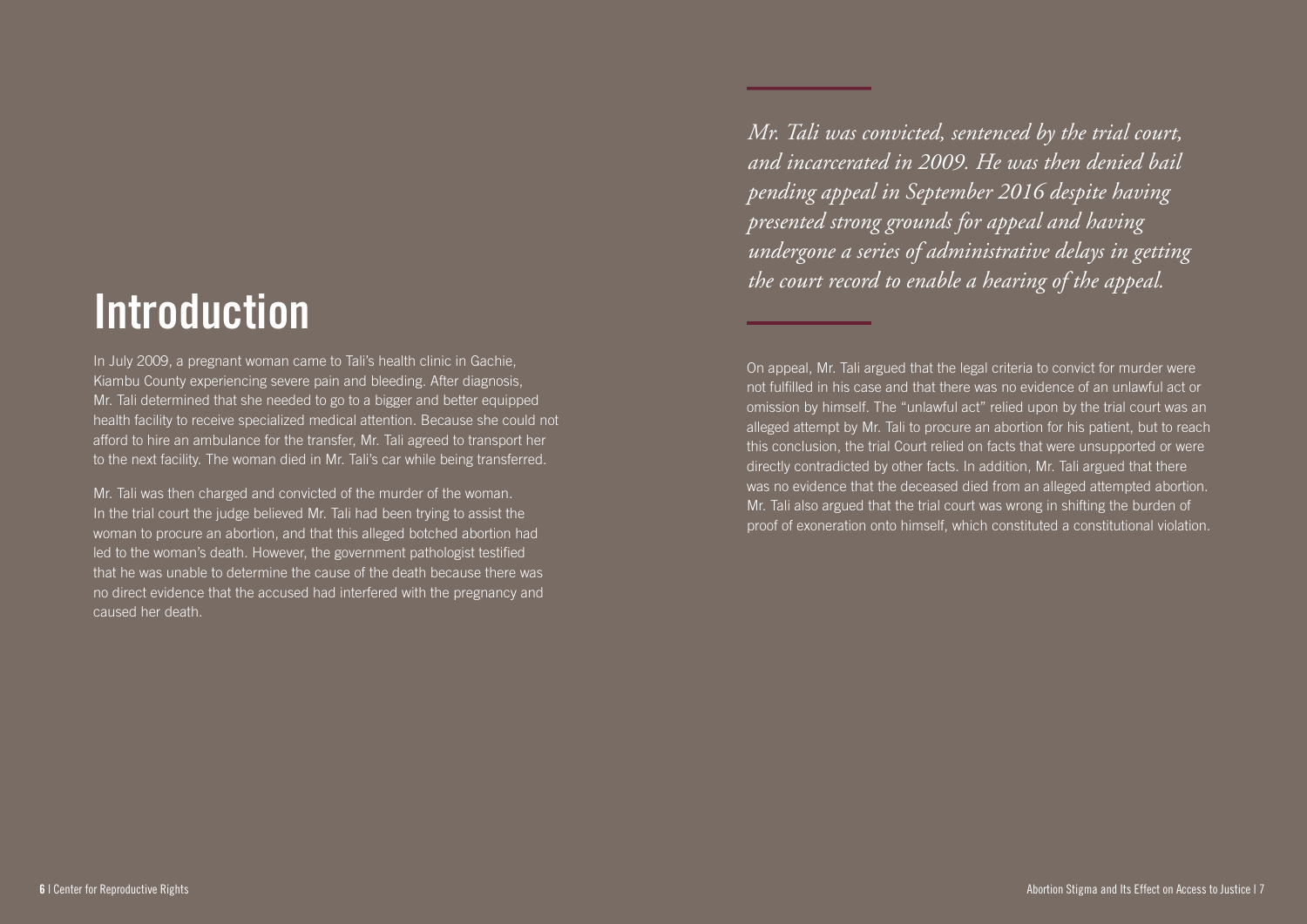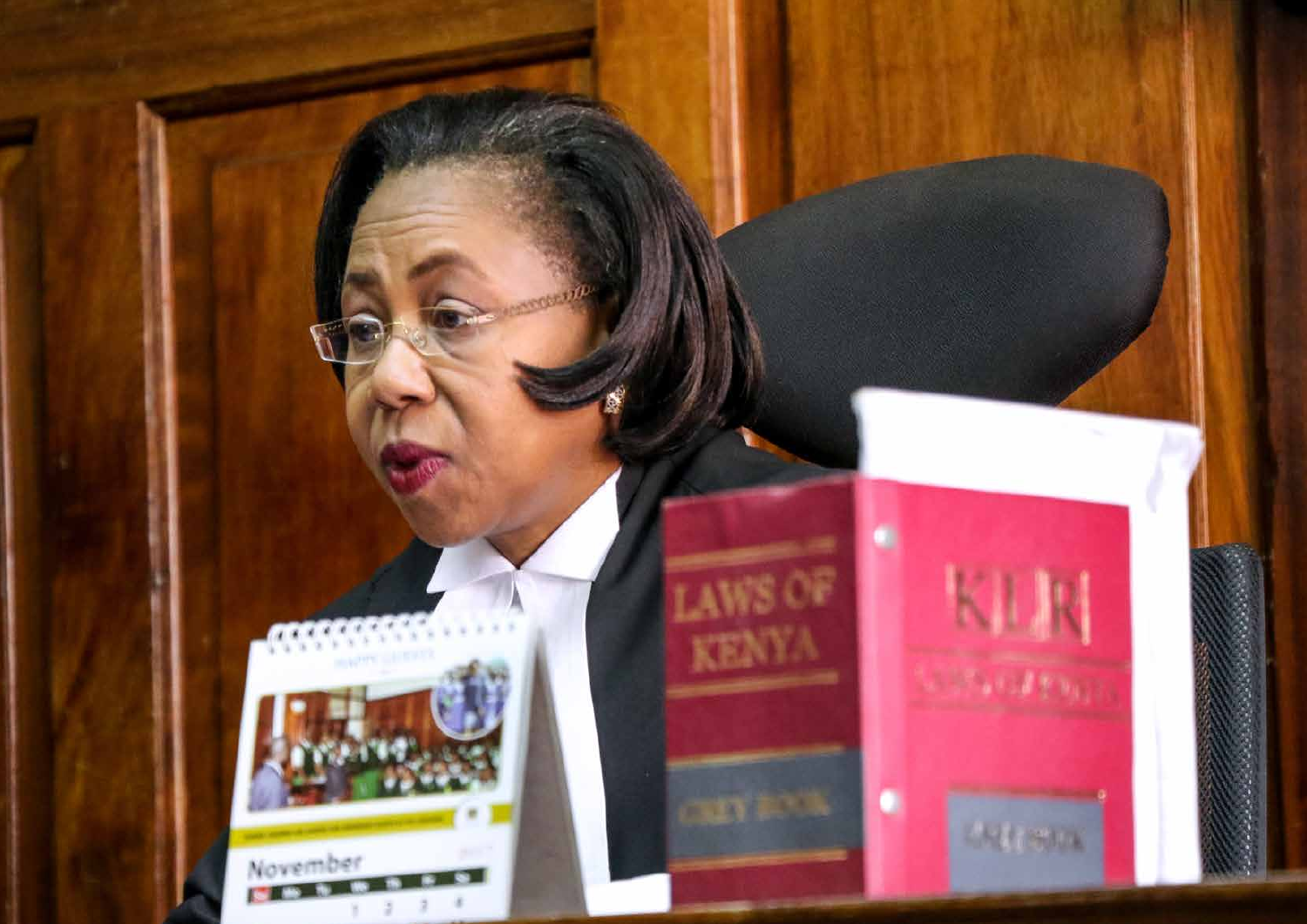# **The Court of Appeal's Findings**

Upon hearing the appeal, the Court of Appeal pronounced itself on several issues highlighted by both Mr. Tali and the State. Of note are the court's pronouncements that highlight how abortion stigma may have impacted the quality of the prosecution and judgment during the trial. For example, the Court stated:

*"In this case there was no pretence [sic] by the prosecution that it was focusing on any one or more of the elements [of murder] stated above to prove causation or intent. The theory of attempted abortion that was latched on by the investigating officer and eventually accepted and, with respect, unduly embellished by the trial court…" <sup>2</sup>*

The Court of Appeal took issue with the way the explanation given by the accused during his initial trial was dismissed. In the Court of Appeal's words:

*"The appellant in this case gave an elaborate defense explaining his interaction with the deceased, Grace and Owino (prosecution witness 6). His evidence was given short shrift and peremptorily dismissed by the trial court without proper and contextual analysis …." <sup>5</sup>*

*"On the whole we are far from satisfied that the offence of murder was proved beyond any reasonable doubt. All that was established was suspicion that the appellant may have had a hand in the death of the deceased, but mere suspicion, however strong, is never probative of an offence in our criminal justice system" <sup>6</sup> .*

The Court of Appeal found that the prosecution failed to tender evidence that the medical instruments and equipment collected from Mr. Tali's clinic and the blood samples, all of which were taken for forensic examination, had connected Mr. Tali with the attempted abortion and therefore the death of the deceased.<sup>3</sup> The Court also found that there was no evidence that the medication given to the deceased by the appellant the day before her death was toxic or related to abortion.<sup>4</sup>

The Court thus allowed Mr. Tali's appeal, quashing the conviction and reversing the death sentence imposed upon him. The Court ordered his immediate release from prison unless otherwise lawfully held.7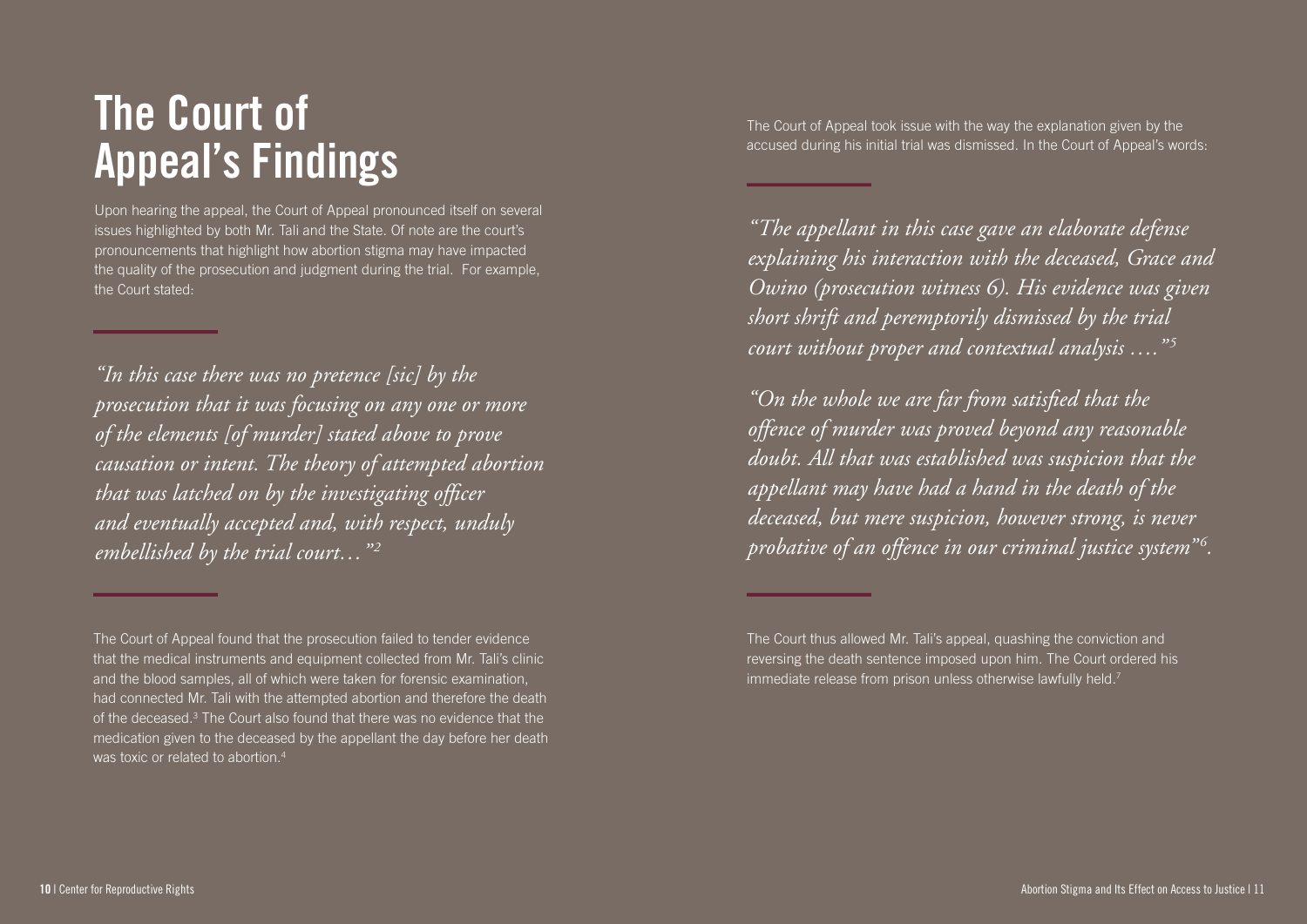

## **Why This Case Is Important**

Mr. Tali is one of many health service providers who have been prosecuted in circumstances supposedly related to the provision of abortion services.<sup>8</sup> His story illustrates how disputes regarding the conduct of medical providers in the delivery of reproductive rights services are adjudicated, impacting on access to justice.

Abortion stigma, compounded by the government's failure to provide clear guidelines on abortion services, has negatively impacted Kenyan health care providers and stifled their ability to perform the full function of their job.

Kenya's 2010 constitution provides for the right to the highest attainable standard of health, which includes the right to health care services, including reproductive health care. It also provides for access to safe abortion services when the life or health of the pregnant woman is in danger or in cases of emergency. However, Kenyan women continue to be denied essential

reproductive health services, including quality maternal health care and access to safe and legal abortion services. Without clear guidance, qualified health care providers are likely to interpret the law conservatively to avoid being punished.

The continued uncertainty among Kenyan public health care providers and law enforcement officers on issues related to abortion and the pervasive environment of stigma undermines the constitutional rights of women and girls. It deprives them of potentially life-saving medical information and services and obstructs health care providers' ability to provide health care to women who present with pregnancy complications because it leads them to fear criminalization and professional sanctions.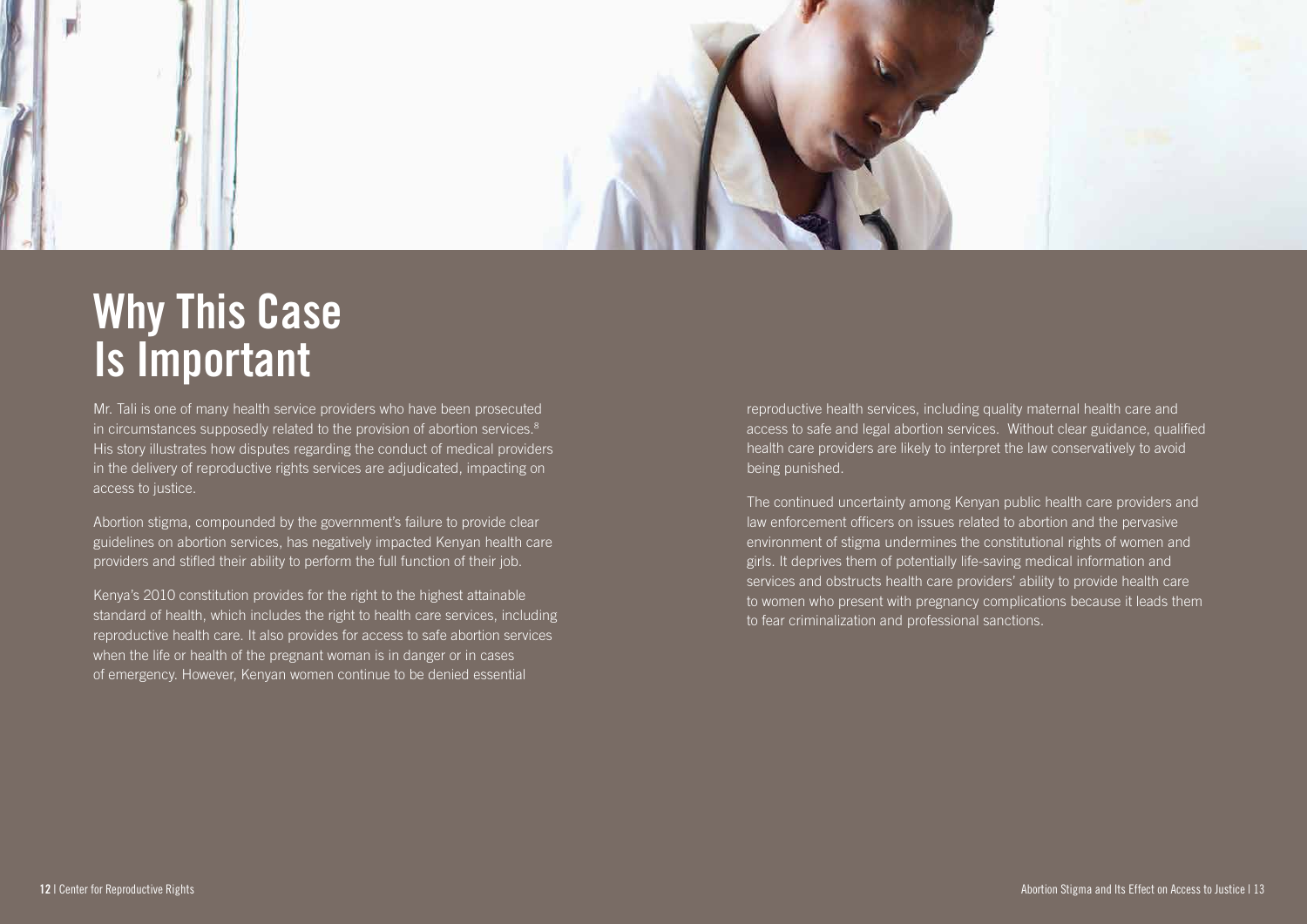- 1 Jackson Namunya Tali v. Republic (2017) eKLR, Criminal Appeal no 173 0f 2016 (Kenya), available at http://kenyalaw.org/caselaw/cases/view/143253.
- 2 *Id.,* at 7.
- 3 *Id.,* at 8.
- 
- 5 *Id.,* at 10.
- 
- 
- 8 *See*, Alice E. Finden, *The law, trials and imprisonment for abortion in Kenya,* Int'l Campaign for Women's Right to Safe Abortion, Apr. 28, 2017 , *available at* http://www. safeabortionwomensright.org/the-law-trials-and-imprisonment-for-abortion-in-kenya/#\_ftn10; s*ee also* Center for Reproductive Rights, In Harm's Way: The Impact of Kenya's Restrictive Abortion Law 15 (2010) *available at* http://www.reproductiverights.org/sites/crr.civicactions. net/files/documents/InHarmsWay\_2010.pdf.

#### **Endnotes**